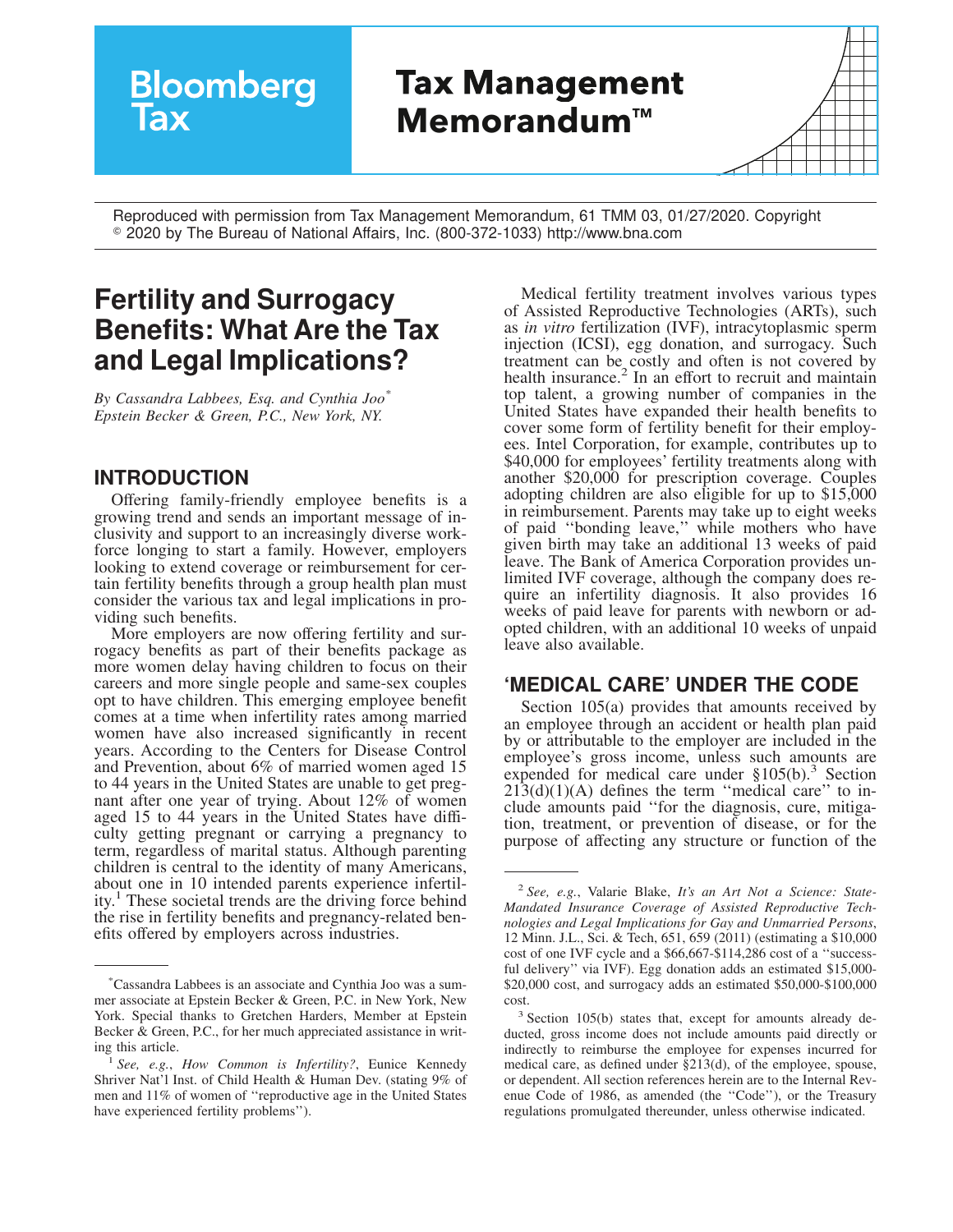body [of the employee, the employee's spouse, or the employee's dependent].''

#### **Expenses Incurred for IUI, IVF, and ICSI**

For fertility treatments not involving a third-party, such as intrauterine insemination (IUI), IVF, and ICSI, the diagnosis, treatment, and amelioration of the infertility constitutes ''medical care'' under both the ''disease'' prong and the ''structure or function'' prong of the Code's definition. On the one hand, medical infertility constitutes a ''disease'' in light of the medical workup performed by reproductive care specialists.<sup>4</sup> On the other, the treatment is undertaken for the purpose of conceiving a child, which affects the structure or function of the body of the taxpayer. In general, if the treatment does not involve a thirdparty sperm donor, egg donor, or gestational surrogate, the expenses of the fertility treatment are indeed "medical expenses." In IRS Pub. 502, the IRS clearly stated that taxpayers can deduct the costs of ''fertility treatments,'' such as IVF, to ''overcome an inability to have children.''

#### **Expenses Incurred for Fertility Treatments Involving Third-Parties**

The use of a third-party sperm donor, egg donor, or gestational surrogate adds an additional layer to the tax analysis but does not necessarily exclude the fertility treatment from the Code's definition of ''medical care.'' IUI and IVF involving donor sperm or donor eggs treat the ''disease'' of medical infertility and also affect the structure of function of the body of the taxpayer or the taxpayer's spouse. Such treatment is thus within the Code's definition of ''medical care.''

The next question is whether the payments made to the third-party donor, as opposed to the medical provider, also constitute ''medical care.'' In general, although the medical procedures performed on a donor's body are not performed on the **taxpayer's** body (or the taxpayer's spouse or dependent), the donor medical costs are incurred for the purpose of enabling the taxpayer and the taxpayer's spouse to conceive a child. Accordingly, the costs of the medical procedures performed on the donor are indeed for ''medical care'' of the taxpayer and the taxpayer's spouse. Ancillary donor costs, such as the legal fees and medical fees of the donor, which are necessary to the reproductive care of the taxpayer and the taxpayer's spouse, also likely qualify as ''medical care.'' In PLR 200318017, the IRS allowed a medically infertile

different-sex married couple to deduct the direct and ancillary costs of egg donation.<sup>5</sup>

#### **Surrogacy Expenses**

Surrogacy costs further complicate the tax analysis. To date, there have been three court decisions addressing the tax consequences of fertility treatment costs — all of which involve unmarried men who claimed medical expense deductions for the costs of ARTs, including IVF, ICSI, egg donation, and surrogacy (there have been no cases involving medically infertile different-sex married couples or single or married women):

• *Magdalin v. Commissioner*, T.C. Memo 2008- 293, *aff'd*, [No. 09-1153](https://aboutblaw.com/NUQ) (1st Cir. Dec. 17, 2009)

The issue in this case was whether the taxpayer—a medically fertile unmarried man—could take a medical expense deduction for expenses incurred for IVF, ICSI, egg donation, and surrogacy. The taxpayer also made a constitutional argument ''that it was his civil right to reproduce, that he should have the freedom to choose the method of reproduction, and that it is sex discrimination to allow women but not men to choose how they will reproduce.'' The IRS denied the taxpayer's deductions on the grounds that: (1) his inability to conceive did not constitute medical infertility; and (2) the treatments did not affect the structure or function of his body, but instead ''affected the structures or functions of the bodies of the unrelated surrogate mothers.'' Siding with the IRS, the court stated that the expenses incurred were not expenses for ''medical care'' because the taxpayer had ''no medical condition or defect, such as, for example, infertility, that required treatment or mitigation through IVF procedures,'' and because the treatments ''did not affect a structure or function of **his** body.'' Notably, the court did not address the issue of whether a medically infertile man could deduct IVF expenses if the procedures were taken to overcome the man's medical infertility. The taxpayer's constitutional argument was also dismissed, as the U.S. Court of Appeals for the First Circuit summar-

<sup>4</sup> *See* §213(d)(1)(A); *Magdalin v. Commissioner*, T.C. Memo 2008-293, *aff'd*, [No. 09-1153](https://aboutblaw.com/NUQ) (1st Cir. Dec. 17, 2009) (holding that the taxpayer could not deduct his ART costs because he did not have a medical condition, ''such as, for example, infertility, that required treatment or mitigation through IVF procedures'').

<sup>5</sup> The expenses included: ''the donor's fee for her time and expense in following proper procedures to ensure a successful egg retrieval[;] [t]he agency fee for procuring the donor and coordinating the transaction between the donor and recipient; [e]xpenses for medical and psychological testing of the donor prior to the procedure and insurance for any medical or psychological assistance that the donor may require after the procedure[;] [and] [l] egal fees for preparing a contract between [the taxpayers] and the egg donor.'' *See also* IRS Info. Ltr. 2005-0102 (Mar. 29, 2005) (''[f]ertility is a function of the body'' and the costs of fertility treatments aimed at ''overcom[ing] infertility'' satisfy §213. Specifically, the costs of egg or embryo donation to be implanted in the taxpayer's body qualify as ''medical care of the taxpayer.'').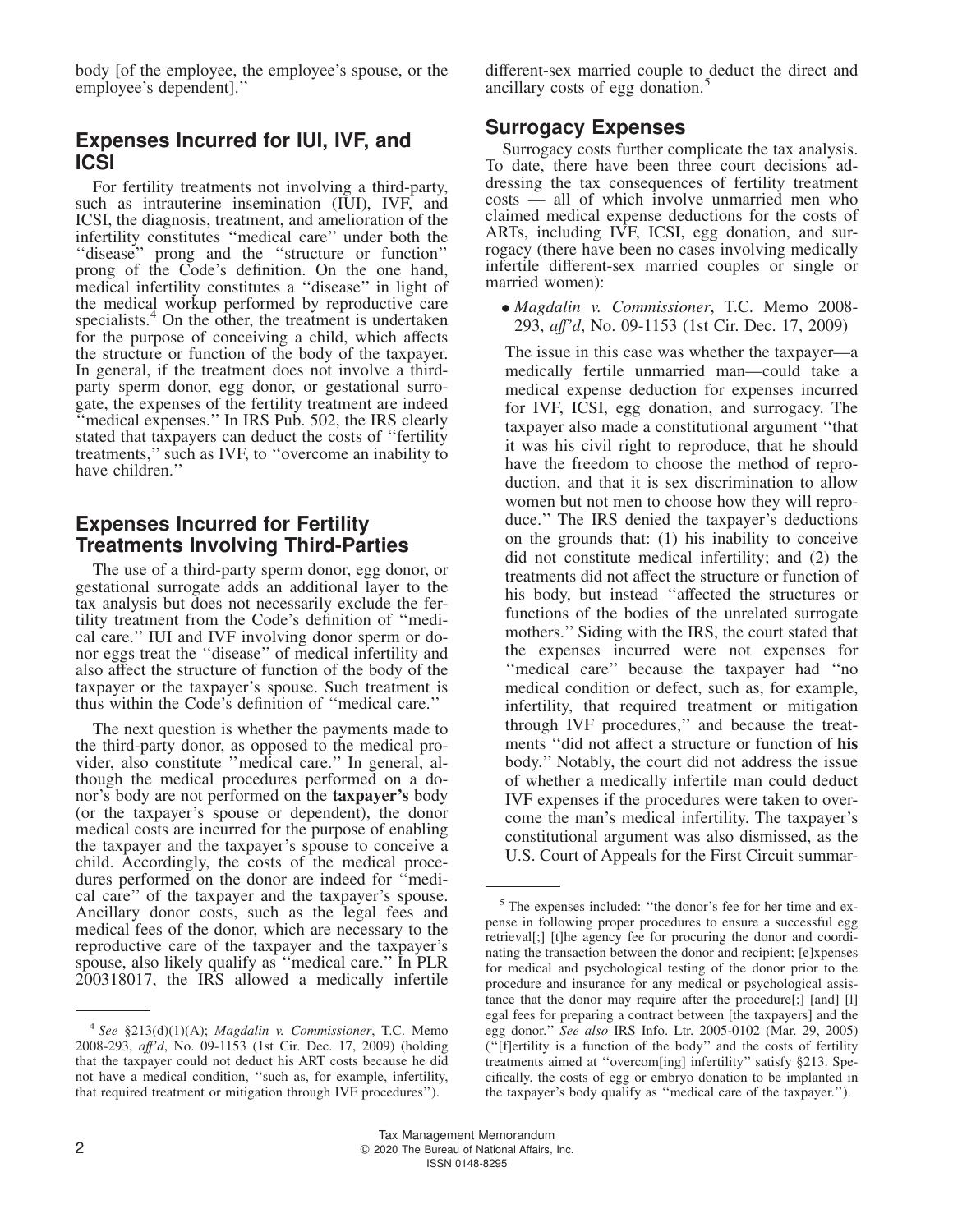ily affirmed, and the U.S. Supreme Court denied the petition for a writ of certiorari.<sup>6</sup>

• *Longino v. Commissioner*, T.C. Memo 2013-80, *aff'd*, 593 Fed. Appx. 965 (11th Cir. 2014).

The Tax Court held that an unmarried, heterosexual man could not deduct the expenses he incurred for an IVF procedure to conceive a child with his fiancée. The decision was based on the taxpayer's failure to establish the claim that he suffered from medical infertility. ''As we explained in *Magdalin v. Commissioner*,. . .a taxpayer cannot deduct the IVF expenses of an unrelated person if the taxpayer does not have a defect which prevents him or her from naturally conceiving children. Longino has not proven that he has a defect preventing him from naturally conceiving children. Therefore, he is not entitled to deduct [the expenses he incurred] for his former fiance's [sic] IVF treatments.''

• *Morrissey v. United States*, 226 F. Supp.3d 1338 (M.D. Fla. 2016), *aff'd*, 871 F.3d 1260 (11th Cir. 2017).

An unmarried gay man incurred and paid medical expenses for IVF, ICSI, egg donation, and surrogacy costs in an unsuccessful attempt to have a child with his partner. Although the court acknowledged that the procedures performed on Mr. Morrissey's sperm constituted ''medical care,'' as they affected the structure or function of his body, the court then held that the other fertility treatments (IVF, egg donation, and surrogacy), performed on the bodies of the unrelated female egg donors and gestational surrogate, did not constitute ''medical care.'' Despite the court's concession that Mr. Morrissey is a gay man who is ''effectively infertile,'' and that the treatments were ''necessary'' for Mr. Morrissey to reproduce, it nonetheless held that the non-deductible treatments did not affect the structure or function of Mr. Morrissey's body.

Surrogacy expenses, including egg donation and freezing that is unrelated to infertility and not involving the structure or function of the taxpayer's body, likely are not deductible under §213(d). Similarly, coverage of a surrogate mother who is not eligible to participate under a plan would not be eligible for the medical care exclusion from gross income and therefore should be treated as taxable. This is not to say that a group health plan could not be designed to cover certain surrogacy expenses. Rather, it means the benefits themselves should be taxable and the group health plan should be administered to ensure the proper taxation and reporting of both the costs of coverage and the costs of the benefits provided under the group health plan.

### **LEGAL IMPLICATIONS OF SURROGACY BENEFITS**

Commercial gestational surrogacy refers to a surrogacy arrangement in which the surrogate mother is compensated for her services **beyond** reimbursement of medical expenses. New York, Louisiana, and Michigan currently prohibit by statute such arrangements, but the remaining states either have laws that explicitly make commercial surrogacy contracts legal or have no laws at all, which implies such contracts are implicitly allowed.

#### **Surrogacy Arrangements in New York**

Under current New York state law, surrogate parenting contracts are contrary to public policy and are void and unenforceable.<sup>7</sup> Surrogate parenting contracts are any agreements, whether oral or written, in which: (1) a woman agrees either to be inseminated with the sperm of a man who is not her husband or to be impregnated with any embryo that is the product of an ovum fertilized with the sperm of a man that is not her husband; and (2) the woman agrees to, or intends to, surrender or consent to the adoption of the child born as a result of such insemination or impregnation.<sup>8</sup> New York law also prohibits the payment of a fee, compensation, or other remuneration in connection with any surrogate parenting contract except for payments in connection with adoption of a child or payments for reasonable and actual medical fees and hospital expenses for artificial insemination or IVF.<sup>9</sup> Violation of this restriction can result in a civil penalty of up to \$500. Individuals who assist in arranging the contract are liable for a civil penalty up to \$10,000 and must forfeit any fees, compensation, or remuneration received for brokering the contract. A subsequent violation of the restriction on arrangement of contracts constitutes a felony.

New York's current surrogacy law was passed as a result of the infamous *Baby M* case, where the birth mother, Mary Beth Whitehead, entered into a ''traditional'' surrogacy agreement with William and Elizabeth Stern in which William provided the sperm and Whitehead provided the egg and the womb.<sup>10</sup> Whitehead and the Sterns agreed that the Sterns would be the child's parents in exchange for a payment of \$10,000. However, after the birth Whitehead wanted to retain parental rights to the child. Ultimately, the New Jersey Supreme Court determined that compensated surrogacy agreements were unenforceable as against public policy and granted the Sterns legal and physical custody and Whitehead visitation rights.

Due to changes in technology increasing the use of "gestational surrogacy"<sup>11</sup> as opposed to "traditional"

<sup>6</sup> *Aff'd*, [No. 09-1153](https://aboutblaw.com/NUQ) (1st Cir. 2009), *cert. denied*, 559 U.S. 1093 (2010).

 $7$  N.Y. Dom. Rel. Law §122.

<sup>8</sup> N.Y. Dom. Rel. Law §121.

<sup>9</sup> N.Y. Dom. Rel. Law §123.

<sup>10</sup> *In re Baby M*, 537 A.2d 1227 (N.J. 1988).

<sup>&</sup>lt;sup>11</sup> "Gestational surrogacy" is when a woman carries a baby for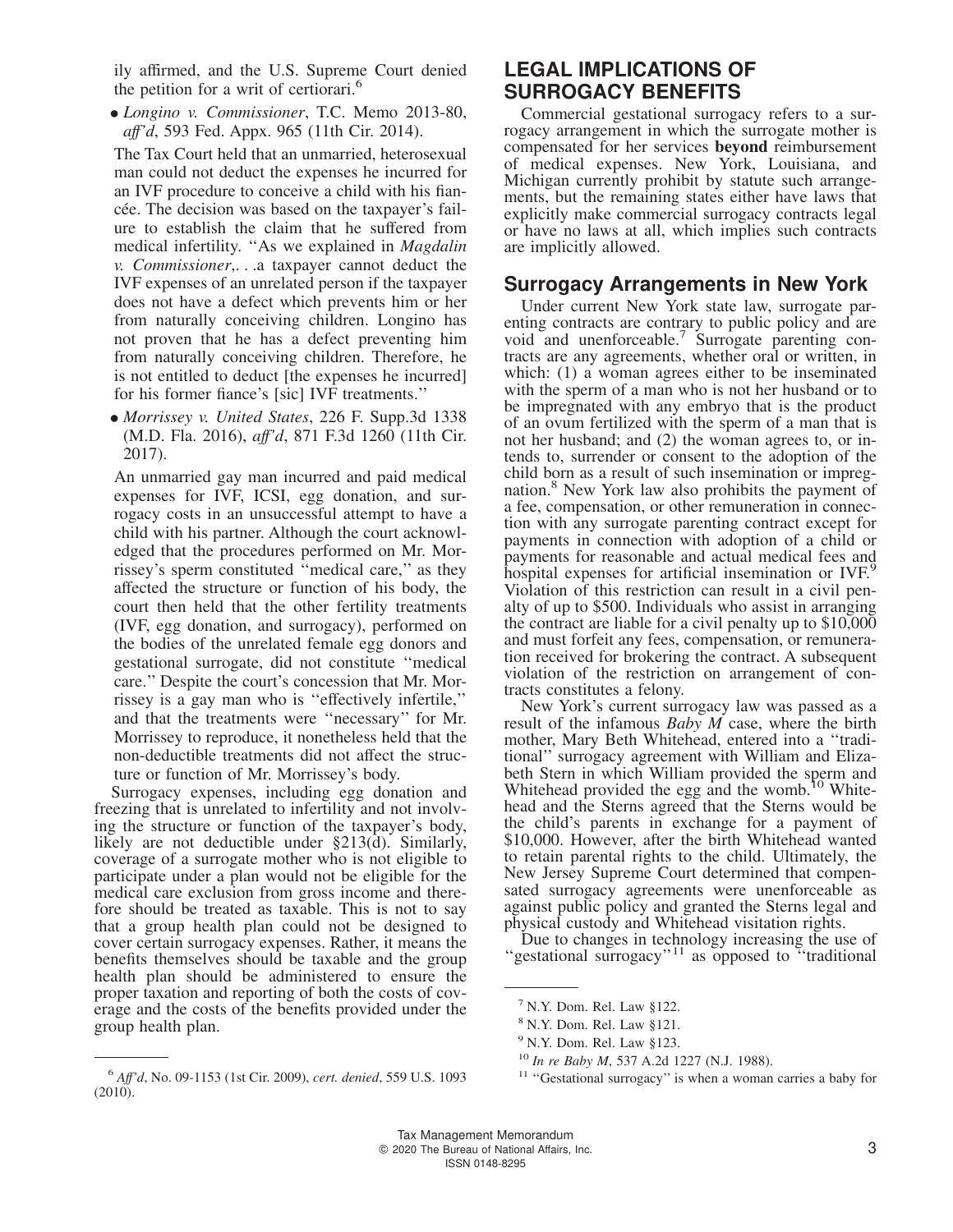surrogacy," $^{12}$  there has been a push to change the current New York surrogacy law. The proposed Child-Parent Security Act (CPSA) attempts to lift the restrictions imposed under current New York law regarding gestational carrier arrangements. The law would allow for surrogacy agreements and compensation in New York and create a system in which the intended parents may obtain an "order of parentage" from the court prior to the child's birth.<sup>13</sup> The gestational agreement must be signed and compensation placed in an escrow fund before any medical procedures commence. The law goes into detail regarding termination of the agreement after execution and prior to pregnancy, reimbursements for expenses as allowed under the agreement, and the retention of payments that have been paid and/or to which the surrogate is entitled under the agreement.

The CPSA would also allow compensation to the gestational carrier for services that are rendered, expenses or medical risks that have been or will be incurred, time, and inconvenience. Compensation is defined as payment of any valuable consideration for time, effort, pain, and/or risk to health in excess of reasonable medical and ancillary costs. Compensation is limited to the duration of the pregnancy and eight weeks after birth. The law, however, does not allow compensation to purchase sperm, eggs, or embryos, or to pay for relinquishment of parental rights. Also, the

an intended parent and has no genetic relationship to the child that she is carrying.

<sup>12</sup> "Traditional surrogacy" is when the surrogate mother uses her own eggs and either the sperm of the intended father or donor to create the child she is carrying for the intended parent(s).

<sup>13</sup> Part 4 of the CPSA allows gestational carrier agreements and requires that a gestational carrier must: (1) be at least 21 years old; (2) have undergone a medical evaluation; (3) have independent legal counsel; and (4) have health insurance that covers major medical treatments and hospitalization for the duration of the pregnancy and eight weeks after the birth of the child.

compensation should not include payment based on the quality of the sperm, eggs, embryos, or genetic information.

For decades, those opposing the CPSA have prevented surrogate parenting contracts from becoming legal. Currently, New York is on the verge of changing its policy, with Governor Andrew Cuomo publicly declaring his support for the CPSA. Until then, however, individuals in New York must abide by current surrogacy laws that make surrogate parenting contracts unenforceable and limit compensation to the adoption of the child or payments for reasonable and actual medical fees and hospital expenses for artificial insemination or IVF.

#### **Surrogacy Under Other State Laws**

In addition to New York, Louisiana and Michigan currently restrict or limit compensation to surrogates as against public policy. These states impose criminal penalties for surrogacy compensation and/or limit surrogacy to heterosexual married couples.

There are also states that have specific legislation that supports surrogacy, notably California, Connecticut, Washington, D.C., Oregon, and Rhode Island, to name a few. Finally, there are states that have restrictions and complications in surrogacy arrangements imposed by statute or applicable case law, including Arizona, Texas, and North Carolina. These laws can apply different rules to traditional surrogacy arrangements or gestational surrogacy arrangements.

The complexity of state law may make a surrogacy assistance program very difficult to administer. Employees of certain states would not be able to participate, and expenses related to employees in other states would need to be reviewed based on, among other things, marital status, whether the parents are heterosexual or same-sex couples, the types of expenses to be reimbursed, and parental adoption rules.

| Statute or case law currently prohibits or extremely limits gestational surrogacy contracts, or a<br>birth certificate naming both parents cannot be obtained.                      | Louisiana, Michigan, New York                                                                                                                                                                                                                                                                                                                         |
|-------------------------------------------------------------------------------------------------------------------------------------------------------------------------------------|-------------------------------------------------------------------------------------------------------------------------------------------------------------------------------------------------------------------------------------------------------------------------------------------------------------------------------------------------------|
| Gestational surrogacy contracts currently are permitted, pre-birth orders are granted throughout<br>the state, and both parents will be named on the birth certificate.             | California, Connecticut, Washington,<br>D.C., Delaware, Maine, New Hamp-<br>shire, New Jersey, Nevada, Rhode<br>Island, Vermont, Washington                                                                                                                                                                                                           |
| Commercial surrogacy currently is permitted but results may be dependent on various factors<br>and/or venue. In some states additional post-birth legal procedures may be required. | Alabama, Alaska, Arkansas, Colo-<br>rado, Florida, Georgia, Hawaii, Illi-<br>nois, Kansas, Kentucky, Massachu-<br>setts, Maryland, Minnesota, Mis-<br>souri, Mississippi, Montana, North<br>Carolina, North Dakota, New<br>Mexico, Ohio, Oklahoma, Oregon,<br>Pennsylvania, South Carolina, South<br>Dakota, Texas, Utah, Wisconsin,<br>West Virginia |